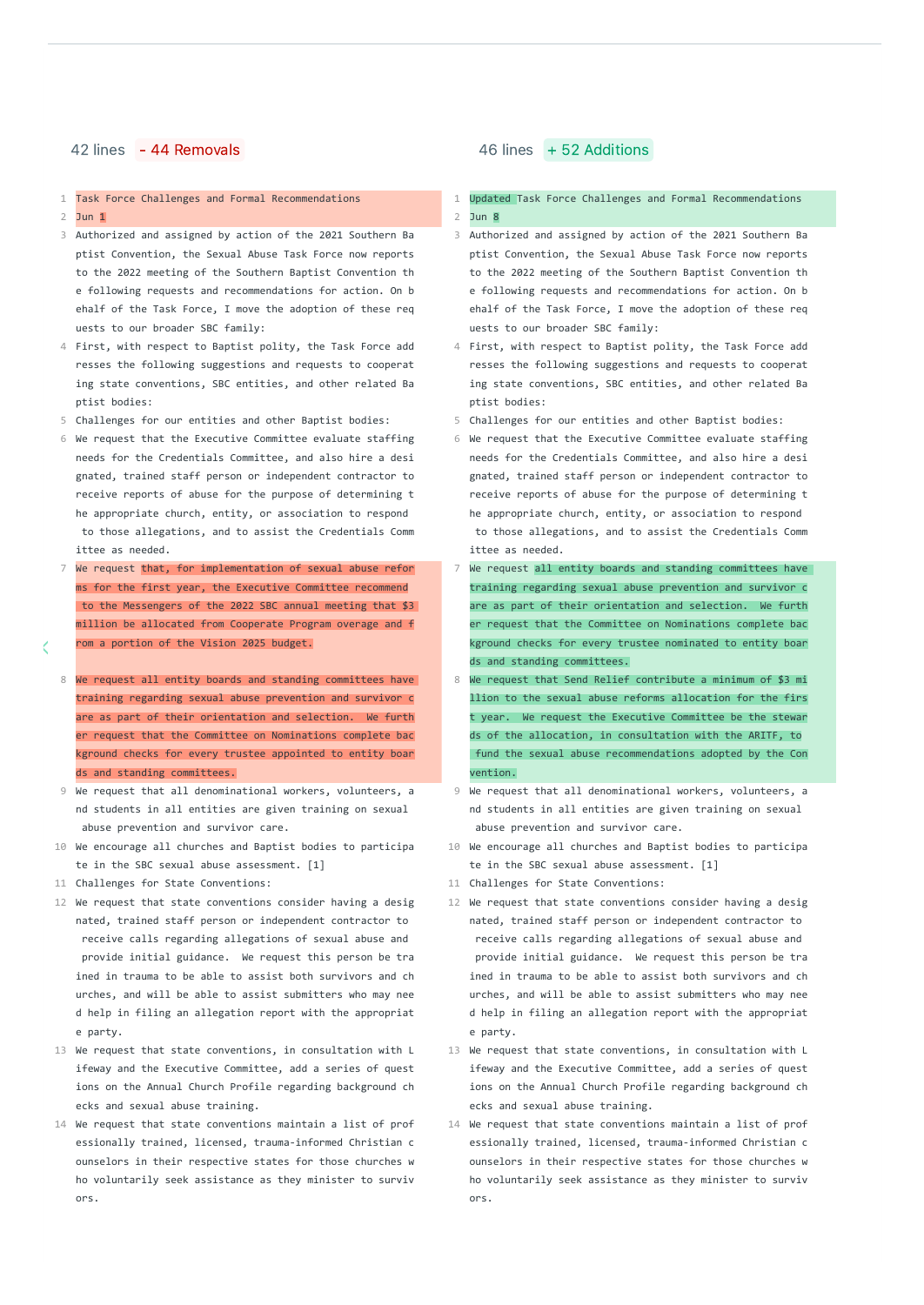- 15 15 We request that state conventions establish a self-certif ication program for churches, including "best practices" in survivor care, hiring, investigatory protocols, and t raining for prevention.
- 16 16 We request all state entities and committees provide trai ning regarding sexual abuse prevention and survivor care to their denominational workers, as well as background c hecks, as part of their orientation and selection.
- 17 17 Second, given the need for structural and meaningful chan ges in the SBC, the Sexual Abuse Task Force recommends th e following actions for approval by messengers:
- 18 Recommendation One:
- 19 19 That the messengers to the 2022 meeting of the Southern B aptist Convention approve the creation of an Abuse Reform Implementation Task Force (ARITF), authorized to operate for one three-year term. The ARITF is to be appointed by the president elected by the 2022 Convention, who will al so appoint its leadership. The ARITF is to be funded by t he sexual abuse allocation requested by the Executive Com mittee, but shall operate with full independence. The ARI TF will report to each annual session of the Convention, with a first report to be submitted to the Convention in 2023 and a final report in 2025.
- 20 20 Specifically, the ARITF will be charged to: Specifically, the ARITF will be charged to:
- 21 21 Study the Guidepost recommendations for feasibility and b ring an initial report to the 2023 annual meeting on whic h reforms could be adopted by the convention and how they
- should be implemented, including Guidepost's recommendati ons for a survivor care fund and a memorial, auditing the Caring Well curriculum, and the possible creation of a pe rmanent committee or entity.
- 22 22 Assist SBC entities in studying the recommendations from Guidepost and provide advice on voluntary implementation of reforms relevant to each entity's ministry assignment.
- 23 23 Serve as a resource in abuse prevention, crisis response, and survivor care to Baptist bodies who voluntarily seek assistance. Such assistance may include providing a lis t of recommended independent firms for training and inqui ries and will include assisting state conventions with an y of the recommendations each chooses, as the state conve ntions request. The ARITF will also seek to assist submi tters who may need help in filing an allegation report wi th the appropriate party.
- 24 24 In consultation with the Credentials Committee, revise th e evaluation and submission process[2] for complaints of noncooperation due to sexual abuse and publish those rev isions.
- 15 We request that state conventions establish a self-certif ication program for churches, including "best practices" in survivor care, hiring, investigatory protocols, and t raining for prevention.
- 16 We request all state entities and committees provide trai ning regarding sexual abuse prevention and survivor care to their denominational workers, as well as background c hecks, as part of their orientation and selection.
- 17 Second, given the need for structural and meaningful chan ges in the SBC, the Sexual Abuse Task Force recommends th e following actions for approval by messengers:
- Recommendation One: Recommendation One:
- That the messengers to the 2022 meeting of the Southern B aptist Convention approve the creation of an Abuse Reform Implementation Task Force (ARITF), authorized to operate for one year, to be renewable by each subsequent annual convention as needed. The ARITF is to be appointed by th e president elected by the 2022 Convention, who will also appoint its leadership. Any vacancies will be appointed b y the SBC president at the time of the vacancy. The ARIT F and its work are to be funded by the Executive Committe e for the first year from the sexual abuse reform allocat ion. The Executive Committee will fund the ARITF's expen ditures and recommendations, pursuant to the recommendati ons adopted by the Messengers, the approval of which may not be withheld. The ARITF will work collaboratively wit h entity heads to recommend funding mechanisms for reform s for following years. The ARITF will report to each annu al session of the Convention that it is in existence.
- 
- 21 Study the Guidepost recommendations for feasibility and b ring an initial report to the 2023 annual meeting on whic h reforms could be adopted by the convention and how they should be implemented, including Guidepost's recommendati ons for a survivor care fund and a memorial, auditing the Caring Well curriculum, and the possible creation of a pe rmanent committee or entity.
- 22 Assist SBC entities in studying the recommendations from Guidepost and provide advice on voluntary implementation of reforms relevant to each entity's ministry assignment.
- 23 Serve as a resource in abuse prevention, crisis response, and survivor care to Baptist bodies who voluntarily seek assistance. Such assistance may include providing a lis t of recommended independent, qualified firms[2] for trai ning and inquiries and will include assisting state conve ntions with any of the recommendations each chooses, as t he state conventions request.
- In consultation with the Credentials Committee, revise th e evaluation and submission process[3] for complaints of noncooperation due to sexual abuse and publish those rev isions. For example, when a church acts in a manner that is inconsistent with the Convention's beliefs regarding sexual abuse,[4] such as showing an unwillingness to coo perate in an inquiry of an accused individual, then the c hurch shall be submitted to the SBC Credentials Committee for consideration in accordance with SBC Bylaw 8.[5]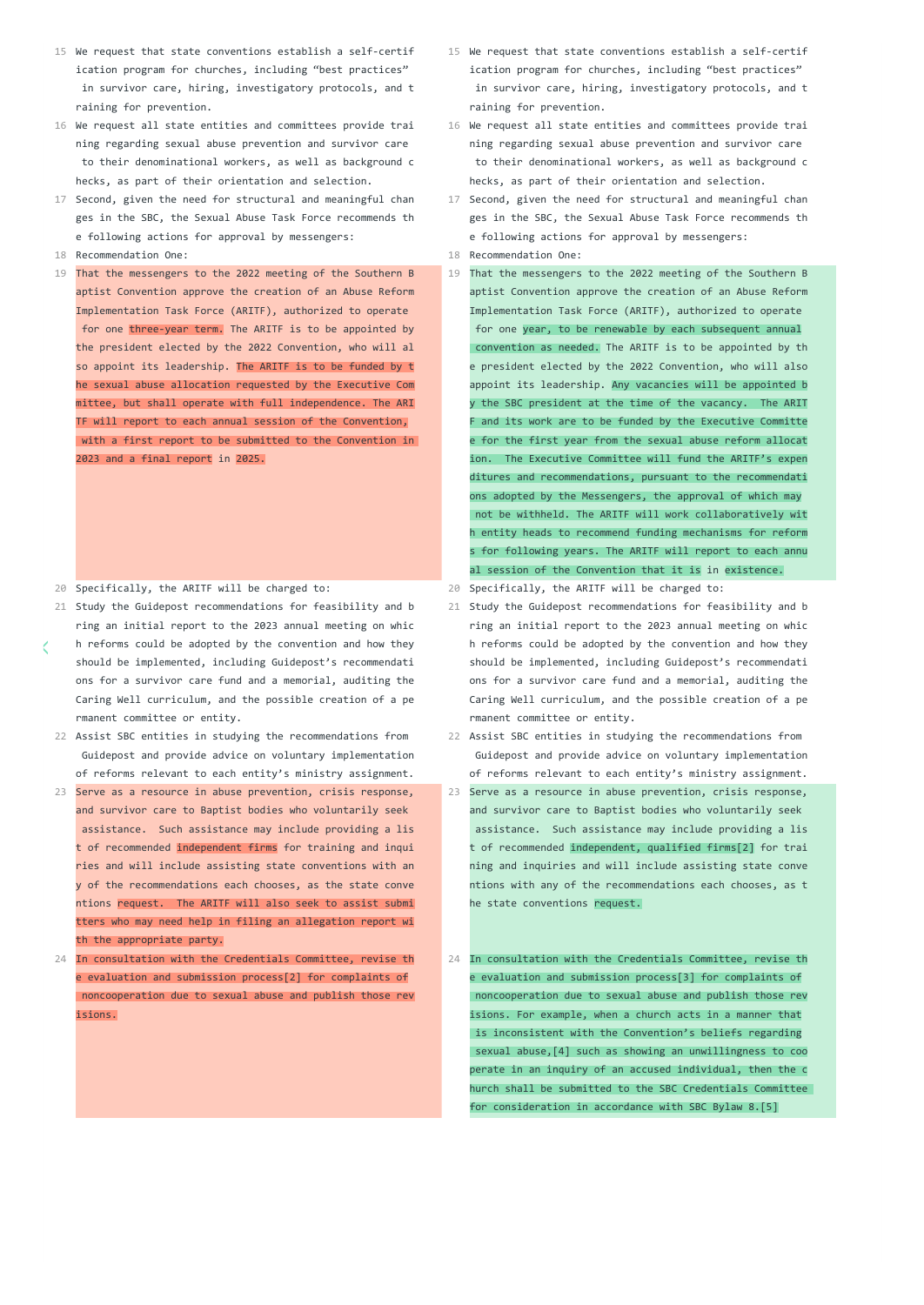- 25 25 Work with the Executive Committee and Credentials Committ ee to select an independent firm or firms to assist the C redentials Committee by providing factual findings[3] for complaints of noncooperation due to sexual abuse. The AR ITF will report back any actions to the 2023 annual meeti ng regarding this selection. This expense shall be funded by the sexual abuse allocation requested by the Executive Committee.
- 26 26 Rationale: Over the course of the EC investigation, it ha s become clear to the Sexual Abuse Task Force that the pr ocess of implementing meaningful change in the Southern B aptist Convention in the area of sex abuse is beyond the scope of this current Task Force.
- 27 Recommendation Two:
- 28 28 That the messengers to the 2022 meeting of the Southern B aptist Convention authorizes the ARITF, in coordination w ith the Executive Committee, to create a "Ministry Check" website<sup>[4]</sup> and process for maintaining a record of pastor s, denominational workers, ministry employees, and volunt eers who have at any time been credibly accused[5] of sex ual abuse.[6] The website will be established and maintai ned through an independent firm, selected by the Credenti als Committee in consultation with the ARITF, and funded by the sexual abuse allocation requested by the Executiv e Committee. The following parties will be permitted to s ubmit names for entry:
- 29 29 Leadership of a church or other Baptist body may submit t o the Ministry Check administrator names of pastors, deno minational workers, or ministry employees and volunteers who have been associated with a cooperating Southern Bap tist church and who have been convicted or had a civil ju dgment against them for sexual abuse. The ARITF will per form an annual audit of these names to ensure the website is as complete as possible.
- 30 30 Leadership of a church or other Baptist body may submit t o the Ministry Check administrator names of pastors, deno minational workers, or ministry employees and volunteers who have been directly involved in their ministry, and w hich an independent firm has determined to be credibly ac cused following an inquiry.[7]
- 31 31 Where a church or other Baptist body is unable[8] or unwi lling to engage an independent firm for an inquiry of an accused individual, and the related local or state assoc iations are unable to assist the church or Baptist body i n engaging an independent firm for an inquiry, then, upon submission to the Ministry Check administrator, the sexua l abuse allocation requested by the Executive Committee w ill cover the cost of an independent firm to determine th e credibility of all reasonable and supported accusation s.
- 25 Work with the Executive Committee and Credentials Committ ee to select an independent, qualified firm or firms to a ssist the Credentials Committee by providing factual find ings[6] for complaints of noncooperation due to sexual ab use. The ARITF will report back any actions to the 2023 annual meeting regarding this selection. This expense sh all be funded by the sexual abuse reform allocation.
- 26 Rationale: Over the course of the EC investigation, it ha s become clear to the Sexual Abuse Task Force that the pr ocess of implementing meaningful change in the Southern B aptist Convention in the area of sex abuse is beyond the scope of this current Task Force.
- 27 Recommendation Two:
- That the messengers to the 2022 meeting of the Southern B aptist Convention authorizes the ARITF, in coordination w ith the Executive Committee, to create a "Ministry Check" website[7] and process for maintaining a record of pastor s, denominational workers, ministry employees, and volunt eers who have at any time been credibly accused[8] of sex ual abuse[9] and who have been or are associated with a c ooperating Southern Baptist church or entity. The website will be established and maintained through an independen t, qualified firm, selected by the Credentials Committee in consultation with the ARITF and to be funded by the s exual abuse reforms allocation. The following are grounds for submission:
- Names of pastors, denominational workers, or ministry emp loyees or volunteers[10] who have been associated with a cooperating Southern Baptist church or entity and who ha ve been convicted or had a civil judgment against them fo r sexual abuse. The ARITF will perform an annual audit o f these names to ensure the website is as complete as pos sible.
- Names of pastors, denominational workers, or ministry emp loyees or volunteers who have been associated with a coop erating Southern Baptist church or entity, where a qualif ied, independent firm has performed an inquiry[11] into t he allegations and determined that the individual in ques tion has been credibly accused by a preponderance of the evidence. These inquiries will be initiated by the relev ant local church or other Baptist body.
- Upon submission of an allegation to the Ministry Check ad ministrator, the administrator will examine the supportin g documentation to ensure that the standard of "credibly accused" has been met according to the requirements set forth herein. In cases where a name is submitted for whi ch there is no conviction, civil judgment, or documented qualified-third party inquiry, the administrator will ro ute the allegation to the relevant church or Baptist body for the commission of an inquiry. Where the relevant chur ch or Baptist body is unable to engage an independent, qu alified firm for an inquiry of an accused individual base d on financial need, and the related local association an d/or state convention are unable to assist the church or Baptist body in engaging an independent firm for an inqu iry, then, the church may apply for a grant[12] to cover the cost for all reasonable and supported accusations.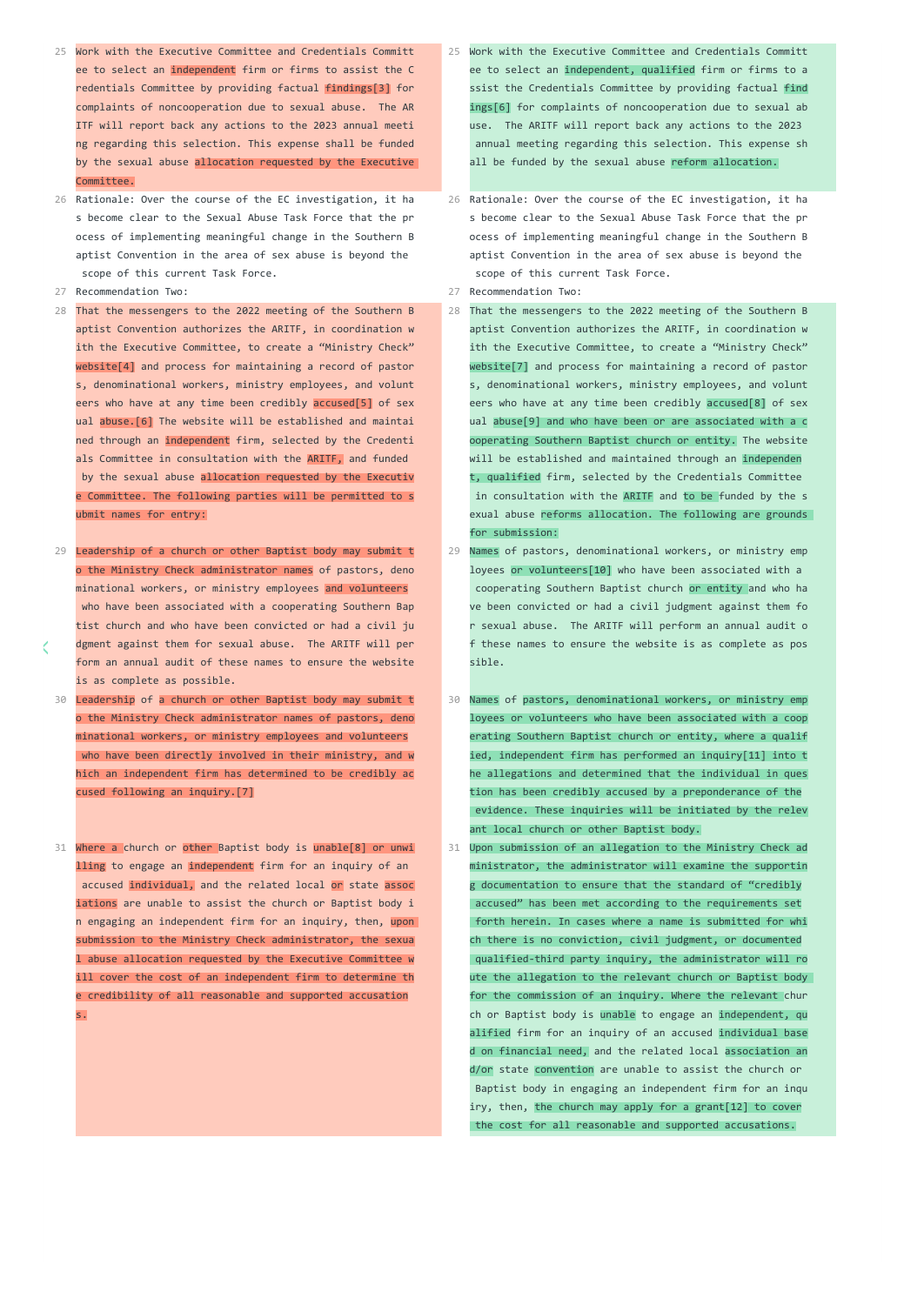32 32 Rationale: Statistics show that sexual offenders have an 80% recidivism rate.<sup>[9]</sup> One of the problems in our churc hes is the ability of abusers to move from one church to another to perpetuate their abuse. This often happens be cause churches don't have the means to communicate with o ne another.

## 33 View FAOs for Recommendations

- 34 34 [1] The SBC Sexual Abuse Assessment is a voluntary initia tive designed to hear from survivors, pastors, and lay pe ople to understand how churches have dealt with the issue of sexual abuse. The ERLC is leading this initiative and has secured Guidepost Solutions as the appropriate firm t o independently carry out this work.
- 35 35 [2] This includes recommendations on standard principles of cooperation, consistent with the Convention's beliefs regarding sexual abuse, by which a church may be deemed t o be in friendly cooperation with the SBC, as well as an explanation of a clear reporting process, assessment sta ndards, record-keeping procedures, processes for non-coop erating churches to rectify areas of non-cooperation, and an appeals process for submitters. The standard principle s of cooperation and process shall be published publicly.
- 36 36 [3] Inquiries shall not be investigations which exercise authority over any local church or state or local associ ation, in accordance with SBC Constitution Article IV and SBC Bylaw 8. The firm's inquiries would only be related t o matters of sexual abuse and would be reported to the Cr edentials Committee without making any recommendations. T he firm would provide a written factual report to the Cre dentials Committee which preserves victim and witness ide ntities. The Credentials Committee would then form an opi nion using the factual report and other information avail able to the Committee.
- 37 37 [4] A disclaimer will appear on the website that the list is not exhaustive and is for informational purposes only.
- 38 38 [5] A credibly accused pastor, denominational worker, or ministry employee or volunteer includes one who has conf essed in a non-privileged setting, who has been convicted in a court of law, or who has had a civil judgment render ed against them. Additionally, an independent third party who has been hired by any church or other Baptist body, m ay determine, by preponderance of the evidence following an inquiry, that a pastor, denominational worker, or min istry employee or volunteer is credibly accused. A "prepo nderance of the evidence" means "more likely than not."
- 39 39 [6] Sexual abuse is defined as any sexual act that would result in criminal charges or civil liability in the jur isdiction where it occurred.
- 82 Rationale: According to the U.S. Department of Justice, s exual offenders have an 80% recidivism rate.[13] One of t he problems in our churches is the ability of abusers to move from one church to another to perpetuate their abus e. This often happens because churches don't have the mea ns to communicate with one another. This recommendation i s designed to give local churches and Baptist bodies a cr itical tool to identify sexual offenders and prevent sexu al abuse; the effectiveness of Ministry Check depends upo n the voluntary cooperation of churches and entities with in the SBC.
- 33 View FAOs for Recommendations
- [1] The SBC Sexual Abuse Assessment is a voluntary initia tive designed to hear from survivors, pastors, and lay pe ople to understand how churches have dealt with the issue of sexual abuse. The ERLC is leading this initiative.
- [2] A qualified firm is a firm which operates under the r elevant state licensures and ethics codes for investigati ve entities in the jurisdictions where they operate, and whose members are in good standing with the ethics board s related to all professional licenses which are held (fo r example, private investigative licenses, attorney licen ses, etc). A qualified firm maintains a dedicated practic e area for investigations and assessments related to sexu al abuse and harassment, and utilizes a team which is pro fessionally trained in trauma-informed investigative tech niques and practices.
- [3] This includes recommendations on standard principles of cooperation, consistent with the Convention's beliefs regarding sexual abuse, by which a church may be deemed t o be in friendly cooperation with the SBC, as well as an explanation of a clear reporting process, assessment sta ndards, record-keeping procedures, processes for non-coop erating churches to rectify areas of non-cooperation, and an appeals process for submitters. The standard principle s of cooperation and process shall be published publicly.

## [4] SBC Constitution, Article III.1.4.

 $38$  [5] SBC Bylaw 8 C (4) - If a church which has been found not to be in cooperation with the Convention addresses t he issues which led to that finding, it may apply to the Credentials Committee for a reconsideration of its statu s. If the circumstances warrant, the Credentials Committ ee may recommend to the Executive Committee that the chur ch be once again considered a cooperating church.

[6] Inquiries shall not be investigations which exercise authority over any local church or state convention or l ocal association, in accordance with SBC Constitution Art icle IV and SBC Bylaw 8. The firm's inquiries would only be related to matters of sexual abuse and would be repor ted to the Credentials Committee without making any recom mendations. The firm would provide a written factual repo rt to the Credentials Committee which preserves victim an d witness identities. The Credentials Committee would the n form an opinion using the factual report and other info rmation available to the Committee.